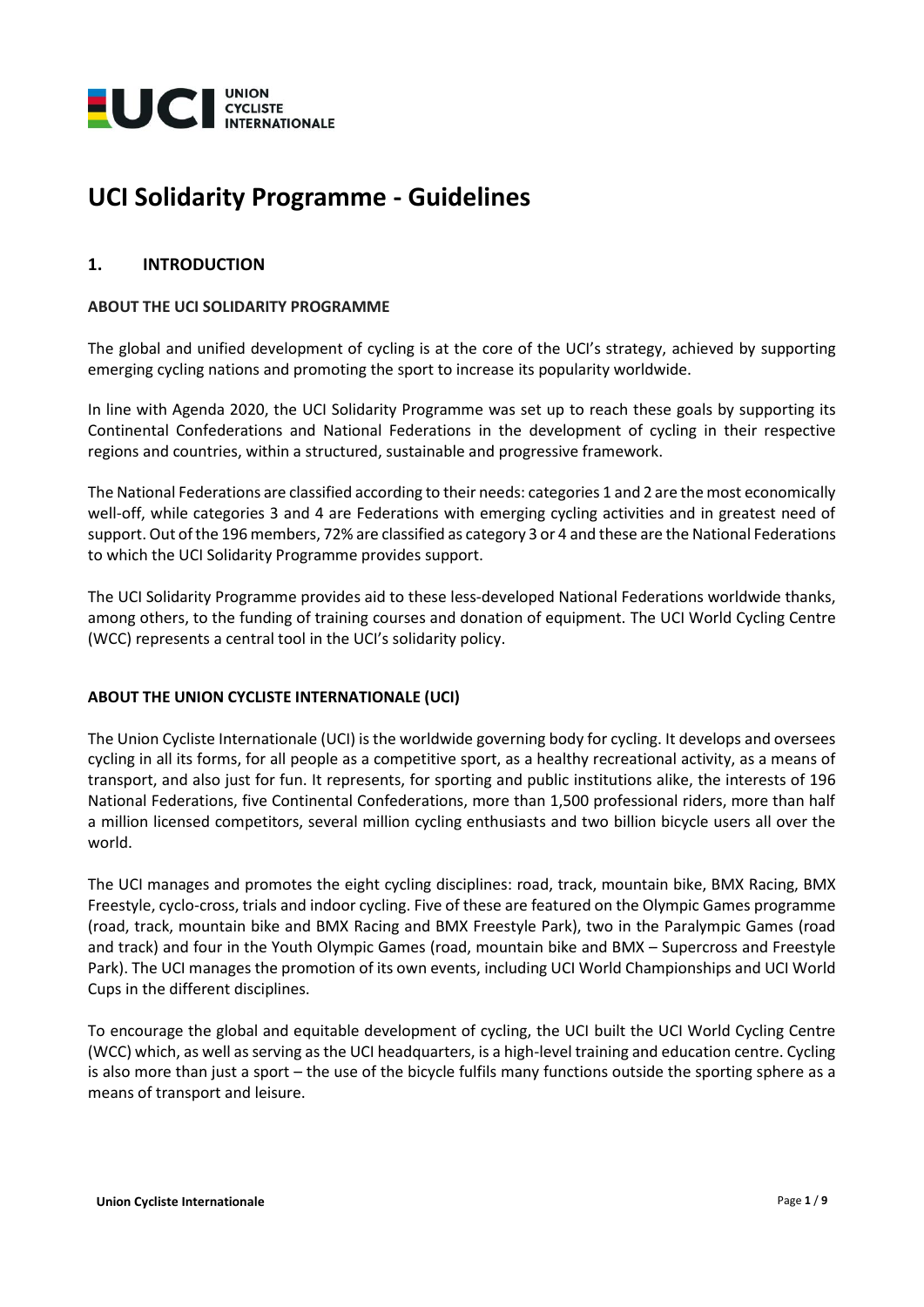## **2. THREE PATHWAYS TO SUPPORT CONTINENTAL CONFEDERATIONS AND NATIONAL FEDERATIONS**

The three key areas of the UCI Solidarity Programme – Education, Equipment, Funding for Special Projects function autonomously and complement one another. These three pathways cover the key objectives in developing cycling within the Continental Confederations and National Federations, allowing them to benefit from the sporting, technical and financial resources available, which will benefit their riders and other stakeholders, as well as increase their autonomy and independence as a structure.

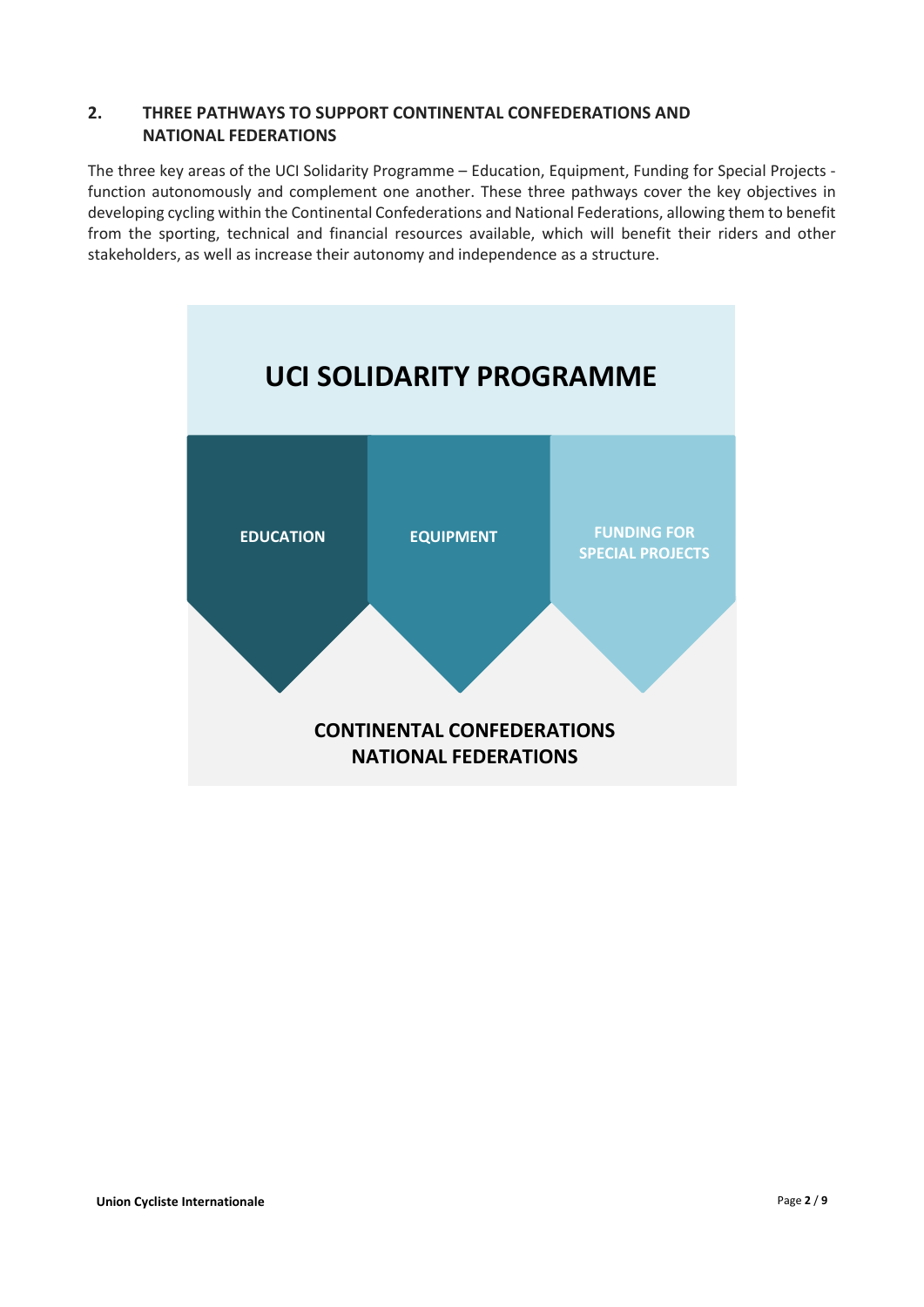## **2.1 EDUCATION**

The Education Pathway is divided into five areas:

- A. Coaching courses
- B. Mechanics course
- C. Athlete training
- D. Commissaire courses
- E. Anti-doping education courses

Continental Confederations and National Federations can apply for up to **one project a year** in one of abovementioned areas.

# **A. Coaching Courses**

| <b>Specificities</b>                                                                                         | <b>Local arrangements and funding</b>                                                                                                                                                                                                                                                                                                                                                                 |
|--------------------------------------------------------------------------------------------------------------|-------------------------------------------------------------------------------------------------------------------------------------------------------------------------------------------------------------------------------------------------------------------------------------------------------------------------------------------------------------------------------------------------------|
|                                                                                                              |                                                                                                                                                                                                                                                                                                                                                                                                       |
| Number of trainees:<br>min. 10 max. 15<br>Number of days: 5<br>Preparation time:<br>min. 2 months in advance | The National Federation is responsible for the<br>following arrangements:<br>• Accommodation, housing and meals of the<br>participants (if required) and UCI WCC expert.<br>• Transport of the participants and of the WCC<br>expert throughout the training course.<br>• Interpreter for translation (if needed).<br>• 1 meeting room with projector or screen as<br>well as an internet connection. |
|                                                                                                              | Practical component for the training; a<br>suitable venue for the pre-selected cycling                                                                                                                                                                                                                                                                                                                |
| Number of trainees:<br>min. 10 max. 15                                                                       | discipline.                                                                                                                                                                                                                                                                                                                                                                                           |
| Number of days: 6-7<br>Preparation time:<br>min. 2 months in advance                                         | UCI Solidarity Programme contribution:<br>From EUR 3,000 to EUR 6,000 for local costs<br>UCI WCC costs/fees for tutor/expert<br>EUR 2,500 to 3,500 for daily allowance and travel<br>costs                                                                                                                                                                                                            |
|                                                                                                              |                                                                                                                                                                                                                                                                                                                                                                                                       |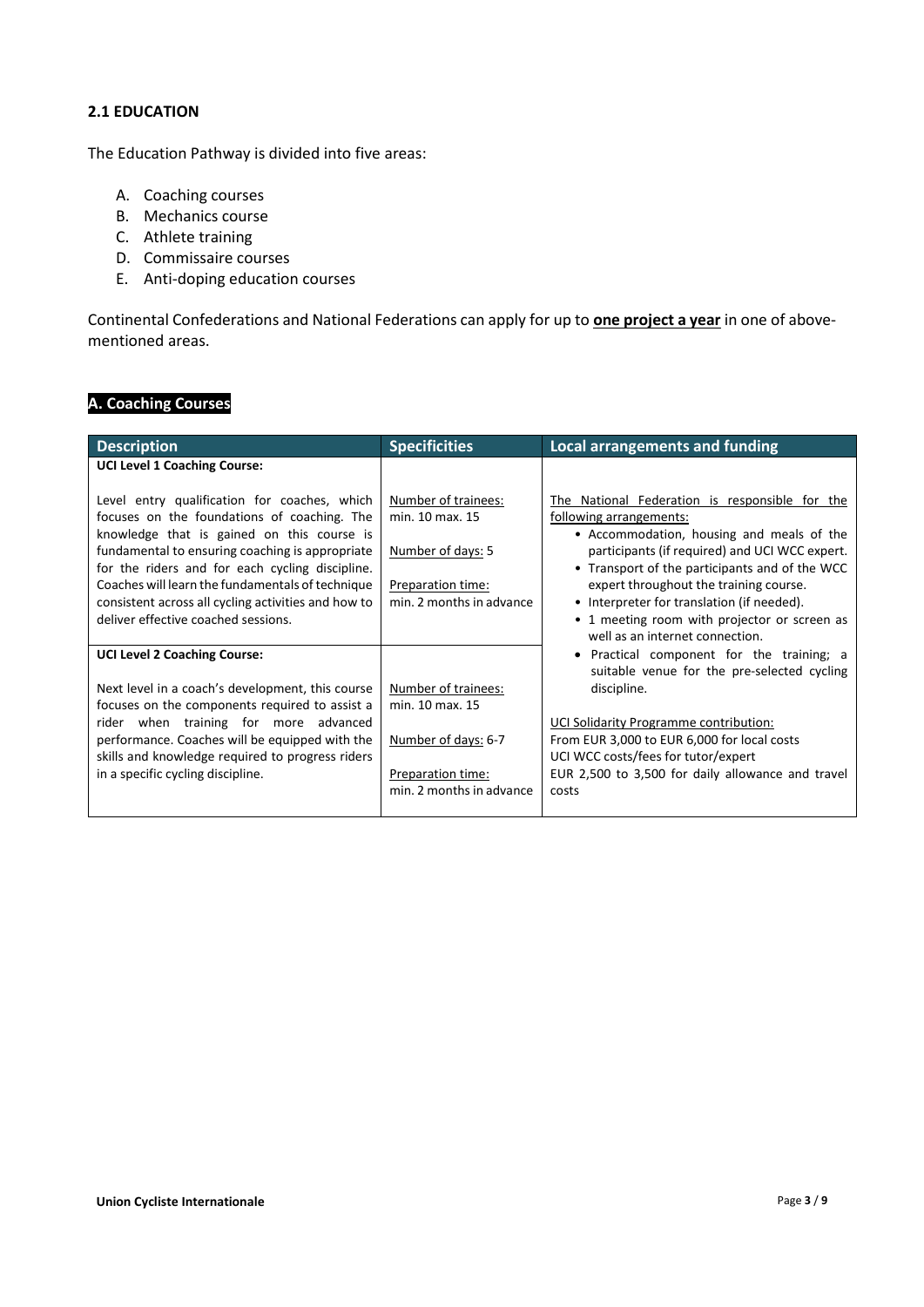

# **B. Mechanics Course**

| <b>Description</b>                                                                                                                                                                                                                                                | <b>Specificities</b>                                                                                                                           | Local arrangements and funding 1                                                                                                                                                                                                                                                                                                                                                                      |
|-------------------------------------------------------------------------------------------------------------------------------------------------------------------------------------------------------------------------------------------------------------------|------------------------------------------------------------------------------------------------------------------------------------------------|-------------------------------------------------------------------------------------------------------------------------------------------------------------------------------------------------------------------------------------------------------------------------------------------------------------------------------------------------------------------------------------------------------|
| <b>UCI Level 1 Mechanics Course:</b><br>Level entry qualification for mechanics which<br>focuses on the foundations of mechanics.<br>The knowledge gained on this course is<br>fundamental to ensure that maintenance of the<br>bikes and repairs are successful. | Number of trainees:<br>min. 10 max. 15.<br>Number of days: 3,5<br>Preparation time:<br>min. 2 months in advance<br>participants<br>All<br>must | The National Federation is responsible for the<br>following arrangements:<br>• Accommodation, housing and meals of the<br>participants (if required) and UCI WCC Expert.<br>• Transport of the participants and of the WCC<br>Expert throughout the training course.<br>• Interpreter for translation (if needed).<br>• 1 meeting room with projector or screen as<br>well as an internet connection. |
|                                                                                                                                                                                                                                                                   | come with their own bike<br>and toolset                                                                                                        | Practical component: 1 workbench including<br>one with a vice, 1 bike stand, 2 full road bikes<br>(Shimano 105), 2 pairs of wheels (standard), 1<br>Home-trainer, 1 Air-Wash.<br>UCI Solidarity Programme contribution:<br>From EUR 3,000 to EUR 6,000 for local costs<br>UCI WCC costs/fees for tutor/expert<br>EUR 2,500 to 3,500 for daily allowance and travel<br>costs                           |

# **C. Athletes Training**

| <b>Description</b>                                                                                                                                                                                                                                                                                                                                                                                                                                                                                                                                                                                                                                                                                                                                                                                                                                           | <b>Specificities</b>                                                                                                                                                                                                                                                             | Local arrangements and funding <sup>2</sup>                                                                                                                                                                                                                                                                                                                                                   |
|--------------------------------------------------------------------------------------------------------------------------------------------------------------------------------------------------------------------------------------------------------------------------------------------------------------------------------------------------------------------------------------------------------------------------------------------------------------------------------------------------------------------------------------------------------------------------------------------------------------------------------------------------------------------------------------------------------------------------------------------------------------------------------------------------------------------------------------------------------------|----------------------------------------------------------------------------------------------------------------------------------------------------------------------------------------------------------------------------------------------------------------------------------|-----------------------------------------------------------------------------------------------------------------------------------------------------------------------------------------------------------------------------------------------------------------------------------------------------------------------------------------------------------------------------------------------|
| <b>Athletes training at UCI WCC Satellites</b><br>The WCC has five satellites throughout the world<br>(South Africa, Korea, Japan, India, and<br>Argentina). Each of these satellites selects and<br>trains athletes from the National Federations it<br>serves. This process aims at the long-term<br>development of athletes, some of whom may be<br>selected for high-level training at the UCI WCC in<br>Switzerland.                                                                                                                                                                                                                                                                                                                                                                                                                                    |                                                                                                                                                                                                                                                                                  | Average cost of hosting an athlete at a UCI WCC<br>Satellite is to be discussed with the concerned<br>satellite.                                                                                                                                                                                                                                                                              |
| Athlete high-level training at UCI WCC in Aigle<br>(SUI)<br>The UCI operates a training and development<br>strategy at the World Cycling Centre (WCC) in<br>Aigle, Switzerland. The WCC $-$ a training centre<br>recognised by the International Olympic<br>Committee - welcomes young talents, spotted in<br>their own country as having the aptitude for high<br>level training. The WCC training programmes<br>develop the potential of each athlete so he or she<br>can compete in the most prestigious events such<br>as UCI World Cups, UCI World Championships<br>and the Olympic Games. Courses exist for the<br>four Olympic disciplines - road, track, mountain<br>bike and BMX. Permanent training groups are<br>Road, Track and BMX. Short courses are offered<br>for other disciplines such as Para-cycling, Cyclo-<br>cross and mountain bike. | All applications will be<br>reviewed by the UCI<br>WCC. The UCI WCC<br>reserves the right not to<br>an athlete if<br>select<br>he/she does not have the<br>required minimum level.<br>athlete<br>could<br>The<br>eventually be redirected<br>to train at a UCI WCC<br>Satellite. | The average cost of an athlete receiving high level<br>training at the WCC is CHF 300 per day of training, i.e.<br>CHF 9,000 per month. This cost per athlete includes:<br>accommodation, meals, supervision, equipment,<br>infrastructures, medical monitoring, insurance,<br>accommodation<br>travel<br>and<br>expenses<br>for<br>competitions, licences and other administrative<br>costs. |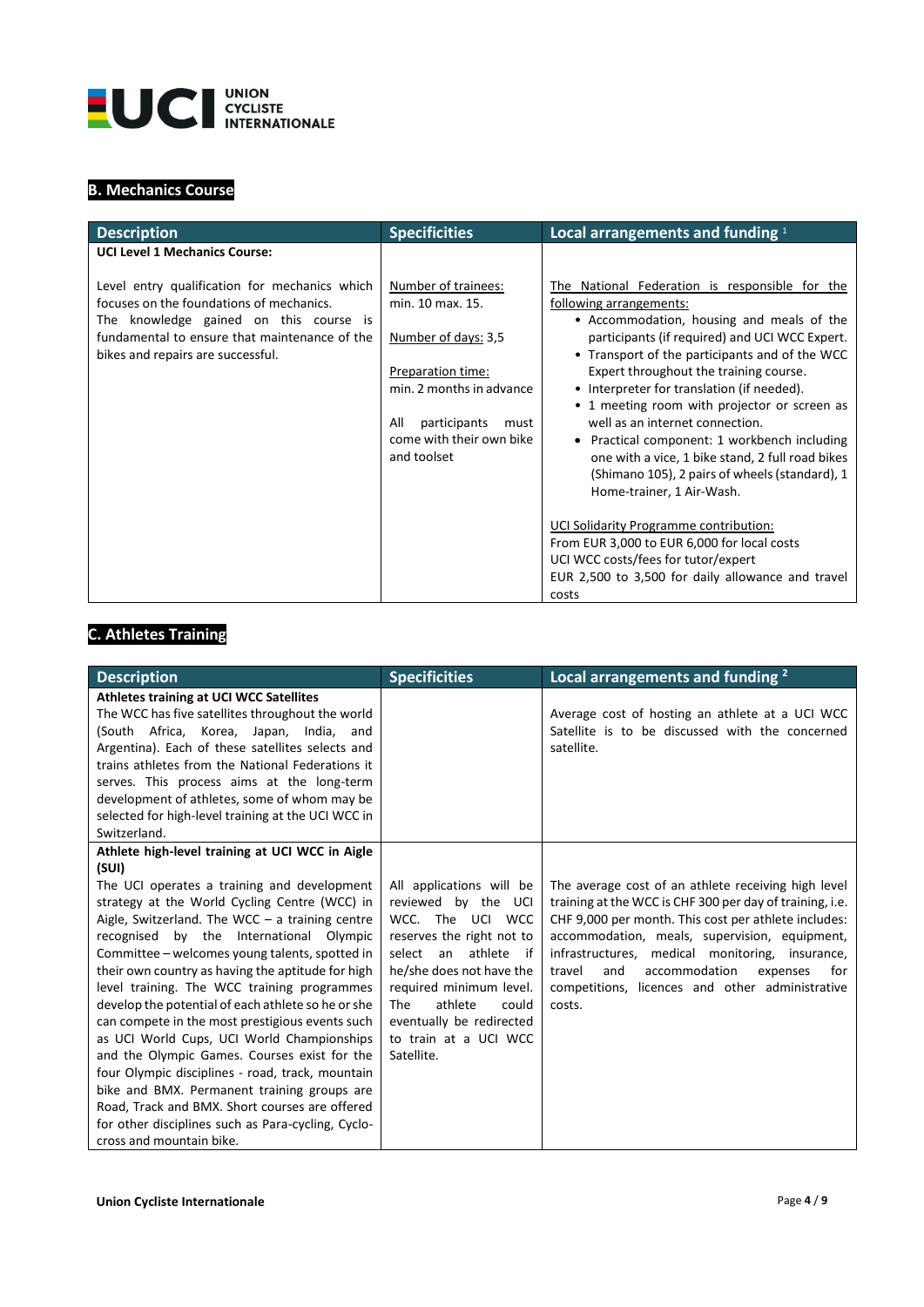## **D. Commissaire Courses**

| <b>Description</b>                                                                                                                                                                                                                                                                                                                                                                                                                                         | <b>Specificities</b>                                                                                                                                                                                                                                                                                                                                                                         | Local arrangements and funding 1                                                                                                                                                                                                                                                                                                                                                                                                                                                                                                                                                                                                                                                                                                                                                         |
|------------------------------------------------------------------------------------------------------------------------------------------------------------------------------------------------------------------------------------------------------------------------------------------------------------------------------------------------------------------------------------------------------------------------------------------------------------|----------------------------------------------------------------------------------------------------------------------------------------------------------------------------------------------------------------------------------------------------------------------------------------------------------------------------------------------------------------------------------------------|------------------------------------------------------------------------------------------------------------------------------------------------------------------------------------------------------------------------------------------------------------------------------------------------------------------------------------------------------------------------------------------------------------------------------------------------------------------------------------------------------------------------------------------------------------------------------------------------------------------------------------------------------------------------------------------------------------------------------------------------------------------------------------------|
| <b>Basic Level National Commissaire Course</b><br>(Road, Mountain Bike, BMX, Track):                                                                                                                                                                                                                                                                                                                                                                       |                                                                                                                                                                                                                                                                                                                                                                                              |                                                                                                                                                                                                                                                                                                                                                                                                                                                                                                                                                                                                                                                                                                                                                                                          |
| The UCI will provide support in the appointment<br>of a tutor and provide training material.<br>The objective of the course is to prepare officials<br>to officiate national level races and assist<br>international commissaires during international<br>events in the country. Moreover, this course is<br>necessary to prepare and identify potential<br>candidates who might be willing to attend Elite<br>National Commissaire courses in the future. | Number of trainees:<br>min. 10 max 20<br>Number of days: 3<br>Preparation time:<br>min. 3 months in advance                                                                                                                                                                                                                                                                                  | The National Federation is responsible for the<br>following arrangements:<br>• Accommodation, housing and meals of the<br>participants (if required) and UCI commissaire<br>tutor.<br>• Transport of the participants and of the UCI<br>tutor throughout the training course.<br>• Interpreter for the translation (if needed).<br>• 1 functional room with overhead projector,<br>black/whiteboard,<br>internet<br>connection,<br>flipcharts.<br>• Practical component: Bicycle (ideally set up<br>for a Time Trial event) and measuring jig (new<br>UCI jig ideally).<br>Optional: second tutor/instructor<br>$\bullet$<br>UCI Solidarity Programme contribution:<br>From EUR 3,000 to EUR 6,000<br>Lead Tutor Commissaire fees<br>Travel costs and daily allowance EUR 2,500 to 3,500 |
| <b>Elite National Commissaire (ENC):</b>                                                                                                                                                                                                                                                                                                                                                                                                                   |                                                                                                                                                                                                                                                                                                                                                                                              |                                                                                                                                                                                                                                                                                                                                                                                                                                                                                                                                                                                                                                                                                                                                                                                          |
| From 2020, ENC training will be provided<br>regionally in collaboration with the Continental<br>Confederations with the same training standard<br>given to all the countries. More opportunities to<br>gain practical experience will be provided to<br>National Commissaires in order for them to be<br>better prepared and help them succeed at the<br>ENC level.                                                                                        | Participants:<br>Must have the title of<br>National<br>Commissaire<br>and be proposed by their<br>Federation.<br>National<br>They must also have a<br>good command of the<br>English,<br>French<br>or<br>Spanish language.<br>Additional<br>selection<br>criteria<br>might<br>be<br>before the<br>introduced<br>course.<br>Duration: 4 days<br>Preparation time:<br>min. 3 months in advance | From 2020, ENC training will be organised regionally<br>collaboration<br>with<br>the<br>Continental<br>in<br>Confederations. National Federations will be invited<br>to submit their candidates during the selection<br>procedure.                                                                                                                                                                                                                                                                                                                                                                                                                                                                                                                                                       |
| <b>International Commissaire Course (IC):</b>                                                                                                                                                                                                                                                                                                                                                                                                              |                                                                                                                                                                                                                                                                                                                                                                                              |                                                                                                                                                                                                                                                                                                                                                                                                                                                                                                                                                                                                                                                                                                                                                                                          |
| The schedule of International Commissaire<br>training courses will be communicated and<br>published in the UCI Newsletter allowing<br>National Federations and its potential candidates<br>to plan their training in advance.                                                                                                                                                                                                                              | Participants:<br>Must have the title of<br>ENC for road, mountain<br>bike,<br>BMX<br>or track<br>disciplines.                                                                                                                                                                                                                                                                                | Course organised by the UCI. Mostly participants<br>only responsible for their travel, accommodation and<br>meals.                                                                                                                                                                                                                                                                                                                                                                                                                                                                                                                                                                                                                                                                       |

<sup>1</sup> Detailed budget with pro-forma invoices must be submitted to the UCI together with the UCI Solidarity Form duly filled in.

 $\overline{a}$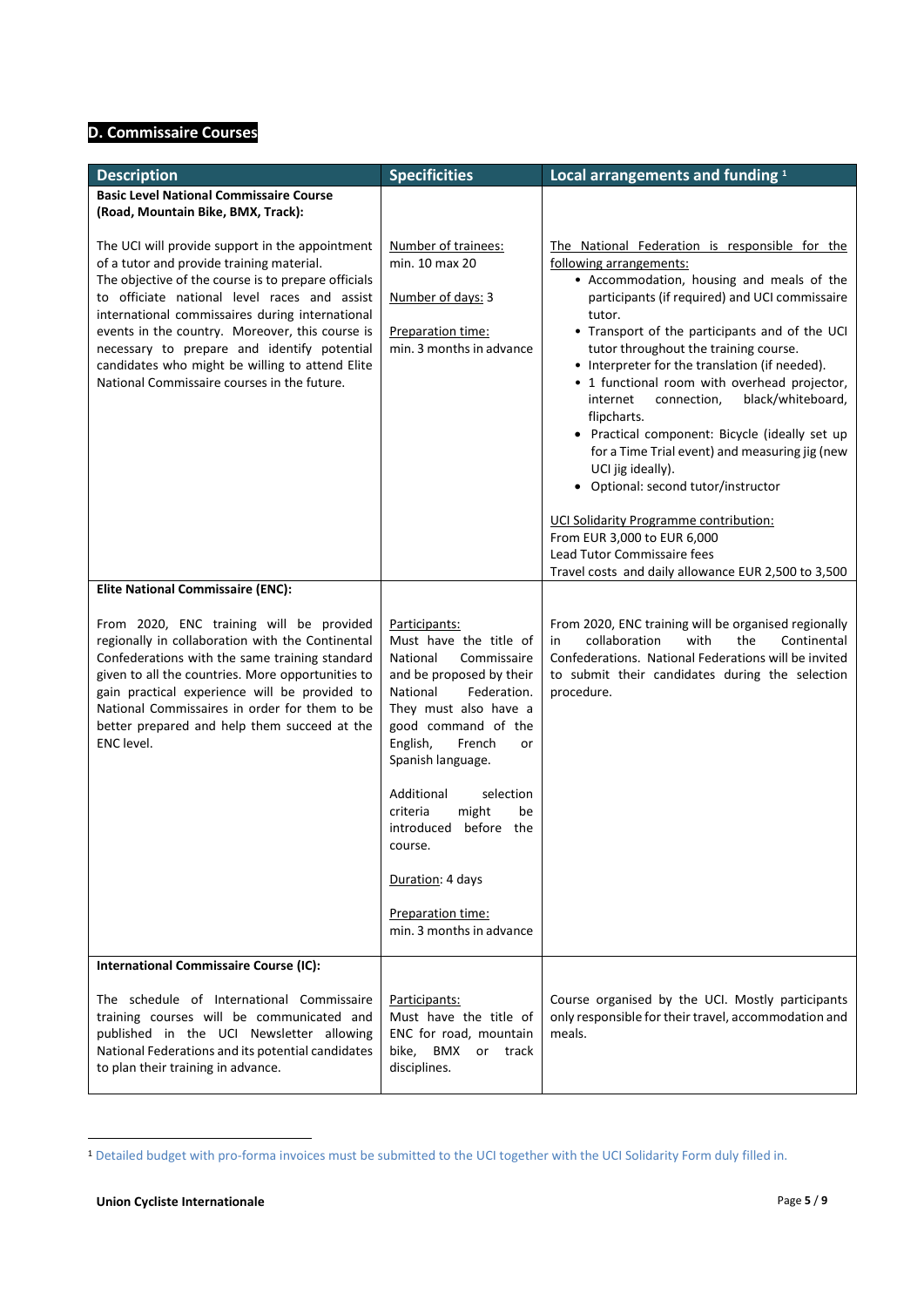| More opportunities to gain practical experience                  | Must be<br>proposed by   |  |
|------------------------------------------------------------------|--------------------------|--|
| provided to the Elite National<br>will<br>be                     | their<br>National        |  |
| Commissaires Commissaires in order for them to                   | Federation.              |  |
| be better prepared and help them succeed at the<br>the IC level. |                          |  |
|                                                                  | Must be selected by the  |  |
|                                                                  | UCI following selection  |  |
|                                                                  | procedure.               |  |
|                                                                  | Duration: Up to 7 days   |  |
|                                                                  | Preparation time:        |  |
|                                                                  | min. 3 months in advance |  |
|                                                                  |                          |  |

# **E. Anti-Doping Education Courses**

| <b>Description</b>                                                                             | <b>Specificities</b>                          | <b>Local arrangements and funding</b>                                           |
|------------------------------------------------------------------------------------------------|-----------------------------------------------|---------------------------------------------------------------------------------|
| <b>Anti-Doping Education and Prevention:</b><br><b>The Basics</b>                              |                                               |                                                                                 |
|                                                                                                | <b>Anti-Doping Seminar</b>                    |                                                                                 |
| National Federations shall implement education                                                 | Minimum number<br>of                          | The National Federation is responsible for certain                              |
| and prevention programs for doping-free sport                                                  | participants: 30                              | operational arrangements, including:                                            |
| to have a positive and long-term influence on the                                              |                                               |                                                                                 |
| choices made by Athletes and other Persons.                                                    | Number of days: 1                             | Invitation of all participants to the                                           |
|                                                                                                |                                               | seminar and promotion of the Seminar                                            |
| To accompany National Federations in their<br>efforts for clean sport and anti-doping, the UCI | Preparation time:<br>min. 3 months in advance | Reservation and preparation of the venue                                        |
| wishes to propose some Anti-Doping Education                                                   |                                               | and material needed for the Seminar and                                         |
| Initiatives to be conducted in order to increase                                               |                                               | the outreach booth (e.g. Room,                                                  |
| the level of anti-doping knowledge of your                                                     | <b>Outreach booth</b>                         | microphone, speakers, projector, internet                                       |
| license-holders (riders, coaches, medical staff                                                | Number of days: 1-2                           | connection, table, chairs)                                                      |
| and/or National Federation staff) and prevent                                                  |                                               | Letter of Support of the project from your<br>National Anti-Doping Organisation |
| Anti-Doping Rule Violations.                                                                   | Preparation time:                             | (NADO)                                                                          |
|                                                                                                | 3 months in advance                           |                                                                                 |
| The Initiatives might include:                                                                 |                                               |                                                                                 |
| An Anti-Doping Seminar covering all                                                            | Only<br>at<br>National/Continental            | <b>UCI Solidarity Programme contribution:</b>                                   |
| major aspects of clean sport and Anti-                                                         | Championships                                 | Up to 7000 EUR depending on the request                                         |
| Doping. The content of the seminar is<br>tailored in accordance with the                       |                                               |                                                                                 |
| audience (i.e. riders, coaches, medical                                                        |                                               |                                                                                 |
| staff, National Federation Staff). The                                                         |                                               |                                                                                 |
| Seminar can include completion of a                                                            |                                               |                                                                                 |
| eLearning course upon which                                                                    |                                               |                                                                                 |
| participants pass a final exam and                                                             |                                               |                                                                                 |
| receive a certificate of completion.                                                           |                                               |                                                                                 |
|                                                                                                |                                               |                                                                                 |
| An Outreach Booth set up during the                                                            |                                               |                                                                                 |
| national/continental cycling                                                                   |                                               |                                                                                 |
| championships to promote the value                                                             |                                               |                                                                                 |
| of Clean Sport. The outreach booth                                                             |                                               |                                                                                 |
| educates athletes by providing                                                                 |                                               |                                                                                 |
| information pertaining to anti-doping.                                                         |                                               |                                                                                 |
|                                                                                                |                                               |                                                                                 |
|                                                                                                |                                               |                                                                                 |
|                                                                                                |                                               |                                                                                 |
|                                                                                                |                                               |                                                                                 |
|                                                                                                |                                               |                                                                                 |
|                                                                                                |                                               |                                                                                 |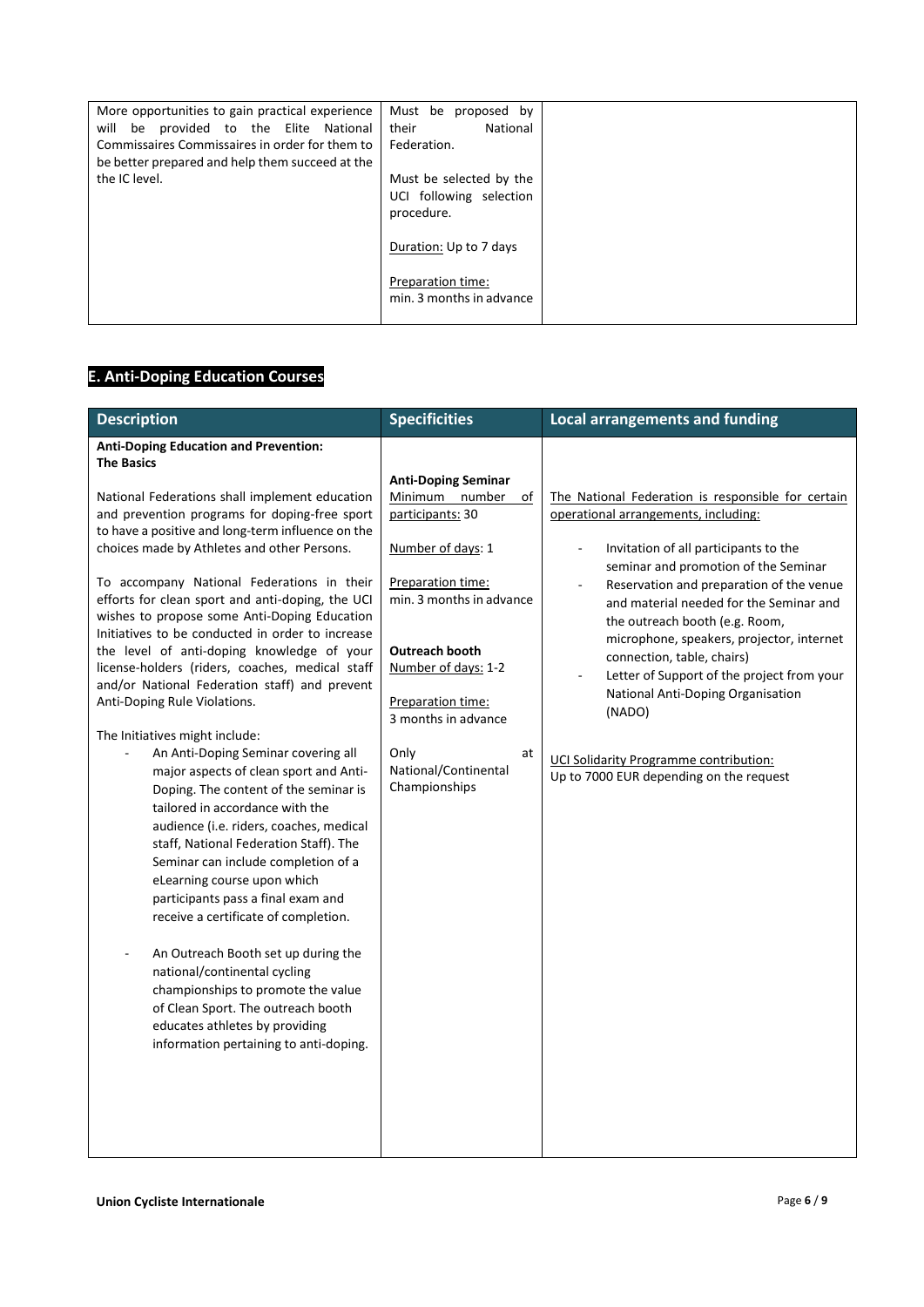## **2.2 EQUIPMENT**

The Equipment Pathway provides cycling equipment to Continental Confederations and National Federations via the UCI WCC. A Continental Confederation and National Federation may make **up to two requests per mandate** (i.e. 4 year-period) **by type of equipment** as follows:

| <b>Description</b>                                                                                                                                                                                                                                                                                                                                                         | <b>Specificities</b>                                                                                                                                                                                                                                                                                                                                                                                                                                                                                                                                                                                                              |
|----------------------------------------------------------------------------------------------------------------------------------------------------------------------------------------------------------------------------------------------------------------------------------------------------------------------------------------------------------------------------|-----------------------------------------------------------------------------------------------------------------------------------------------------------------------------------------------------------------------------------------------------------------------------------------------------------------------------------------------------------------------------------------------------------------------------------------------------------------------------------------------------------------------------------------------------------------------------------------------------------------------------------|
| The UCI will provide cycling equipment via the<br>UCI WCC to support and develop national elite<br>athletes.<br>Entry level equipment can also be requested.<br>Clear objectives for the use of this equipment,<br>for<br>distribution,<br>ownership<br>criteria<br>and<br>contribution in terms of legacy of equipment<br>supplied must be described in the request form. | Type of equipment:<br>Bike equipment for elite cycling training (TT, BMX, road, track): max 8<br>$\bullet$<br>bikes per National Federation<br>Entry level equipment: max 10 bikes per National Federation<br>$\bullet$<br>Para-cycling: granted upon study of the request received<br>Other equipment: dependent on National Federation's needs and<br>$\bullet$<br>stocks available (cycling kit such as helmets and shoes and mechanical<br>equipment such as derailleurs, pedals, inner tubes, other equipment)<br>Not eligible for funding request: dernys, timing systems, start gates<br>٠<br>and other type of equipment. |
|                                                                                                                                                                                                                                                                                                                                                                            | Costs: equipment is sent by the UCI WCC and shipping costs are covered by the<br>UCI Solidarity Funds. However, customs release fees and taxes, if they apply, are<br>to be paid by the National Federation.<br>Disclaimer: The UCI WCC cannot guarantee that all sizes and types of equipment<br>will be in stock.                                                                                                                                                                                                                                                                                                               |

### **2.3 FUNDING FOR SPECIAL PROJECTS**

For the Continental Confederations, funding will be granted upon evaluation of the project submitted. It should include minimum two of the areas mentioned above, under the Education and Equipment pathways.

For the National Federations, funding will be granted upon evaluation of the project submitted and should cover one of the following themes: Women's Cycling, Cycling for All or Para-cycling. If successful, the project could benefit from a UCI Solidarity Programme contribution of up to EUR 6,000.

#### Women's Cycling

For projects pertaining to development of Women's Cycling, the project submitted should be elaborated on the basis of the [UCI Women in Cycling Best Practice Guide](https://www.uci.org/docs/default-source/publications/2019-uci-women-toolkit-eng-web.pdf) published on the UCI website.

### Cycling for All

For projects concerning Cycling for All, the submitted project should be elaborated on the basis of the UCI [Children's Cycling Education Programmes Toolkit](https://www.uci.org/docs/default-source/cycling-for-all/2019-uci-advocacy-toolkit-nk-children-education-eng-web.pdf) if the wish is to develop a strategy for educating children about the sport.

Th[e Cycling For All Side Events UCI Toolkit For Event Organisers](https://www.uci.org/docs/default-source/cycling-for-all/2019-uci-advocacy-toolkit-side-events-web.pdf) should be used as a basis for the elaboration of the project submitted to promote cycling in all forms by engaging spectators, families and the general public as active participants in a Cycling for All activity linked to an event such as a National Cycling Championship.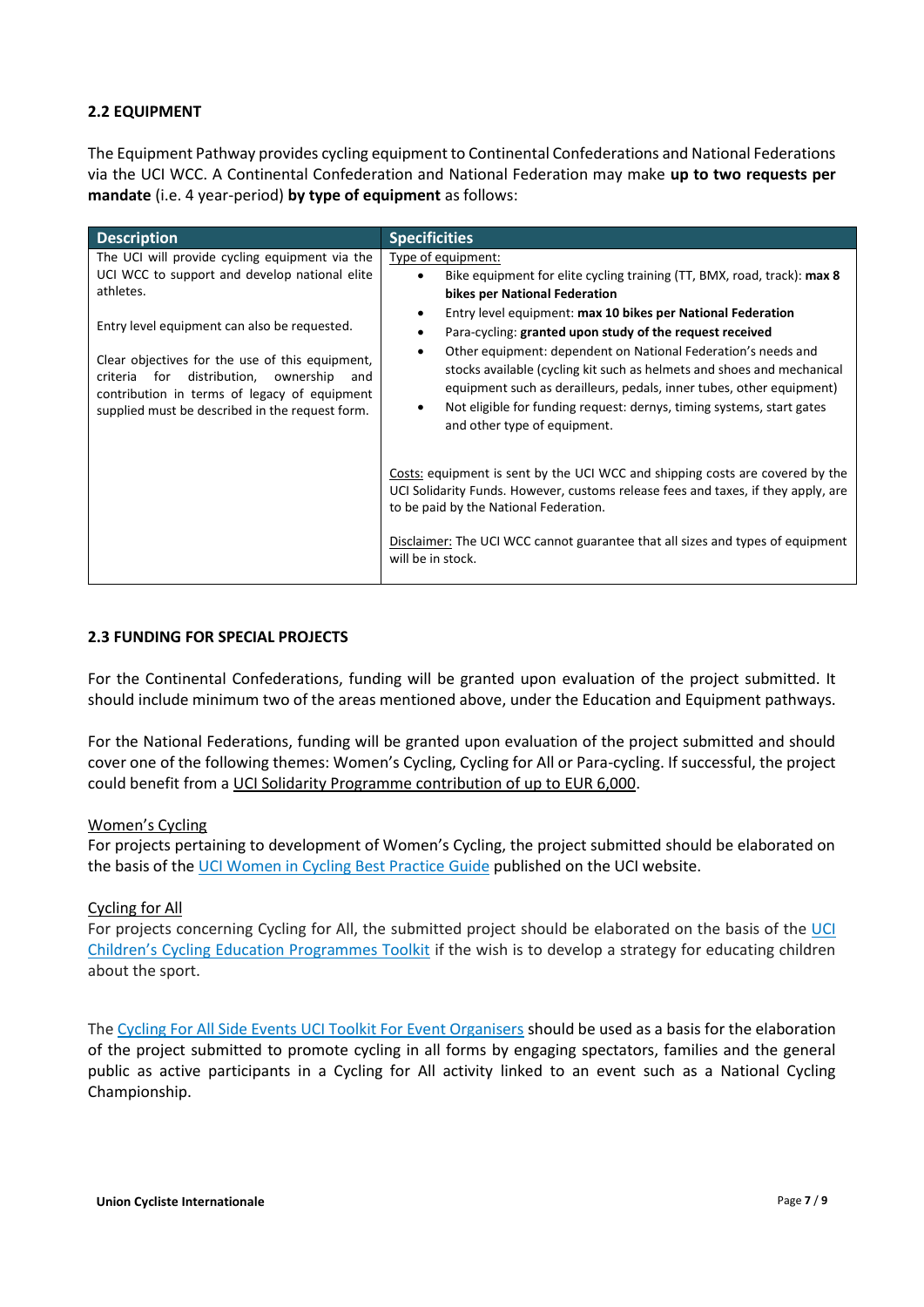Para-cycling

For projects linked to Para-cycling, National Federations should contact the UCI [\(internationalrelations@uci.ch\)](mailto:internationalrelations@uci.ch) for guidance and expertise on the elaboration of their project.

## **3. UCI SOLIDARITY PROGRAMME APPLICATION PROCESS**

#### **3.1 APPLICATION FORMS**

Continental Confederations and National Federations must complete the UCI Solidarity Application Forms available on the [National Federations' Extranet](http://extranet.uci.ch/). As outlined above, there is a form for each pathway: Education, Equipment and Funding for Special Projects.

Please ensure that the forms are carefully and comprehensively completed and that all the information requested is submitted. If the form is incomplete, the project may not be submitted for assessment and subsequent approval.

The National Federation's Development Programme/Strategy must also be enclosed alongside the application, with a detailed budget and pro-forma invoices.

The UCI Solidarity application must be sent to the International Relations Services at [internationalrelations@uci.ch.](mailto:internationalrelations@uci.ch) For National Federations, the Continental Confederation should be copied when submitting the request.

#### **3.2 2020 APPLICATION DEADLINES**

The two periods for submitting applications to the 2020 UCI Solidarity Programme are:

- **Period I: 1 November - 31 December 2019**
- **Period II: 15 February - 15 May 2020**

#### **3.3 APPLICATION REVIEW AND TIMELINE**

Once an application has been received, it will be assessed by the relevant services at the UCI and UCI WCC. The Continental Confederations and National Federations will be contacted directly should any further details or clarifications be required.

The projects will be presented at the UCI Presidents' Conference before being approved by the UCI Management Committee. Projects will be assessed and approved by the UCI Management Committee as follows:

- **Period I: end of January 2020**
- **Period II: mid-June 2020**

The final UCI Management Committee decision will be communicated to the Continental Confederations. The UCI International Relations Services work in conjunction with the UCI World Cycling Centre and the UCI's administrative services to ensure the projects are delivered.